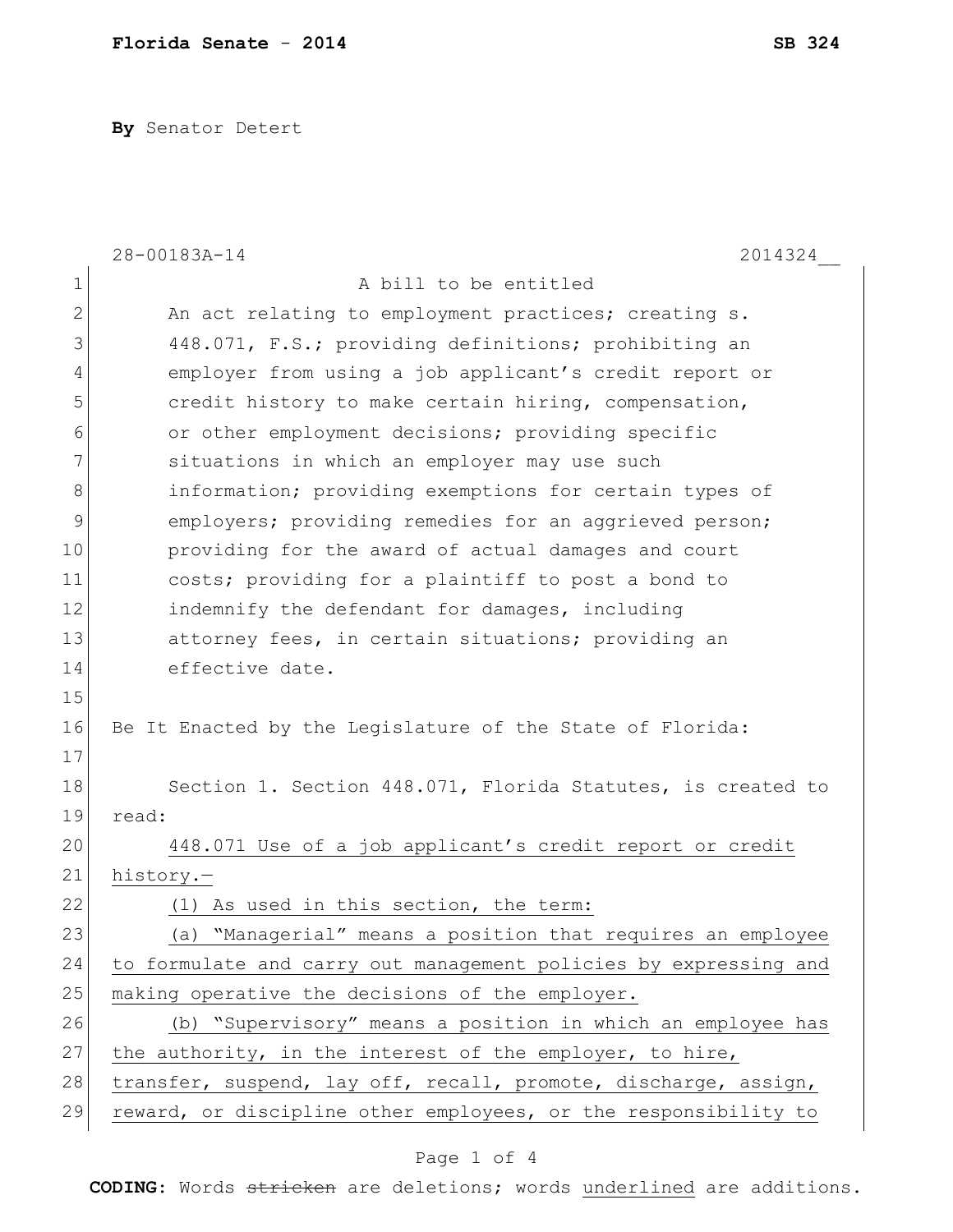|    | 28-00183A-14<br>2014324                                          |
|----|------------------------------------------------------------------|
| 30 | direct them, adjust their grievances, or recommend such action   |
| 31 | where such authority or responsibility is not merely routine or  |
| 32 | clerical, but requires the use of independent judgment.          |
| 33 | (2) An employer may not use an applicant's credit report or      |
| 34 | credit history to deny employment to the applicant or to         |
| 35 | determine the applicant's compensation or the terms, conditions, |
| 36 | or privileges of employment.                                     |
| 37 | (3) Notwithstanding subsection (2), an employer may request      |
| 38 | or use an applicant's credit report or credit history if all of  |
| 39 | the following conditions are met:                                |
| 40 | (a) The information in the credit report or credit history       |
| 41 | will be used for a purpose other than one prohibited under       |
| 42 | subsection (2).                                                  |
| 43 | (b) The employer notifies the applicant of the employer's        |
| 44 | ability to request or use the applicant's credit report or       |
| 45 | credit history, and the employer obtains permission from the     |
| 46 | applicant to request such information.                           |
| 47 | (c) The employer has a bona fide purpose for requesting or       |
| 48 | using information in the credit report or credit history which   |
| 49 | is substantially related to the position.                        |
| 50 | (4) For purposes of this section, a position for which an        |
| 51 | employer has a bona fide purpose includes a position that:       |
| 52 | (a) Is managerial or supervisory;                                |
| 53 | (b) Involves access to personal information of a customer,       |
| 54 | employee, or employer, other than personal information           |
| 55 | customarily provided in a retail transaction;                    |
| 56 | (c) Involves a fiduciary responsibility to the employer,         |
| 57 | including the authority to issue payments, collect debts,        |
| 58 | transfer money, or enter into contracts;                         |
|    |                                                                  |

## Page 2 of 4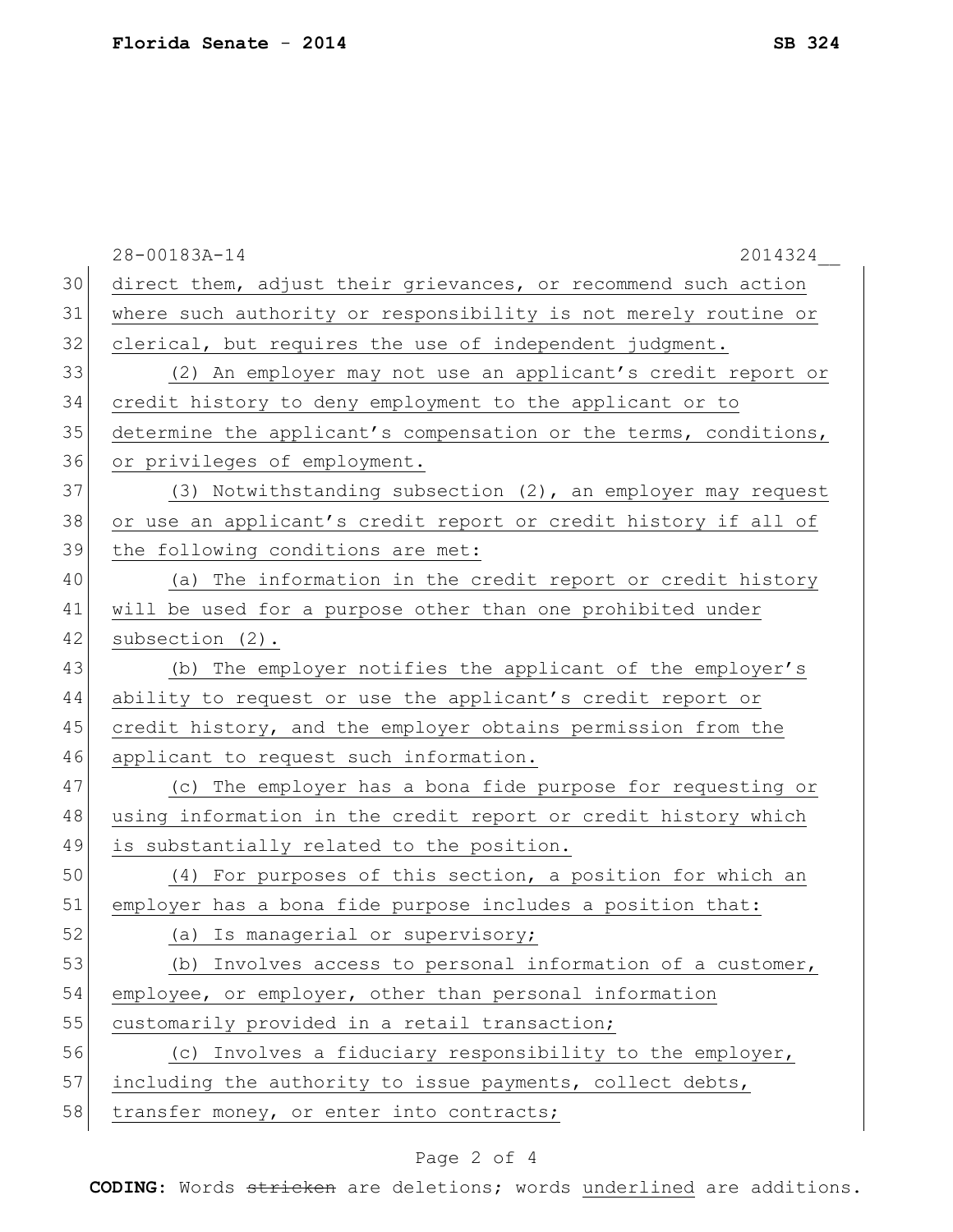|    | 28-00183A-14<br>2014324                                          |
|----|------------------------------------------------------------------|
| 59 | (d) Involves the use of an expense account or a corporate        |
| 60 | debit or credit card;                                            |
| 61 | (e) Authorizes the employee to have access to information,       |
| 62 | including a trade secret, formula, pattern, compilation,         |
| 63 | program, device, method, technique, or process, which derives    |
| 64 | actual or potential independent economic value from not being    |
| 65 | generally known to, and not being readily ascertainable by       |
| 66 | proper means by, other persons who can obtain economic value     |
| 67 | from the disclosure or use of the information and which is the   |
| 68 | subject of efforts that are reasonable under the circumstances   |
| 69 | to maintain its secrecy; or                                      |
| 70 | (f) Involves public safety, such as a law enforcement            |
| 71 | officer, peace officer, or other position involving enforcement  |
| 72 | of state or federal criminal laws.                               |
| 73 | (5) This section does not apply to an employer that is any       |
| 74 | of the following:                                                |
| 75 | (a) An entity that is expressly authorized or required to        |
| 76 | inquire into an applicant's credit report or credit history for  |
| 77 | employment purposes pursuant to a federal or state law.          |
| 78 | (b) A financial institution that accepts deposits that are       |
| 79 | insured by a federal agency or an affiliate or subsidiary of the |
| 80 | financial institution.                                           |
| 81 | (c) A credit union or a state-chartered bank that is             |
| 82 | registered with the Office of Financial Regulation.              |
| 83 | (d) An entity that is registered as an investment advisor        |
| 84 | with the United States Securities and Exchange Commission or an  |
| 85 | affiliate of the entity.                                         |
| 86 | (6) In addition to any other remedy provided by law, a           |
| 87 | person aggrieved by a violation of this section may bring an     |
|    |                                                                  |

## Page 3 of 4